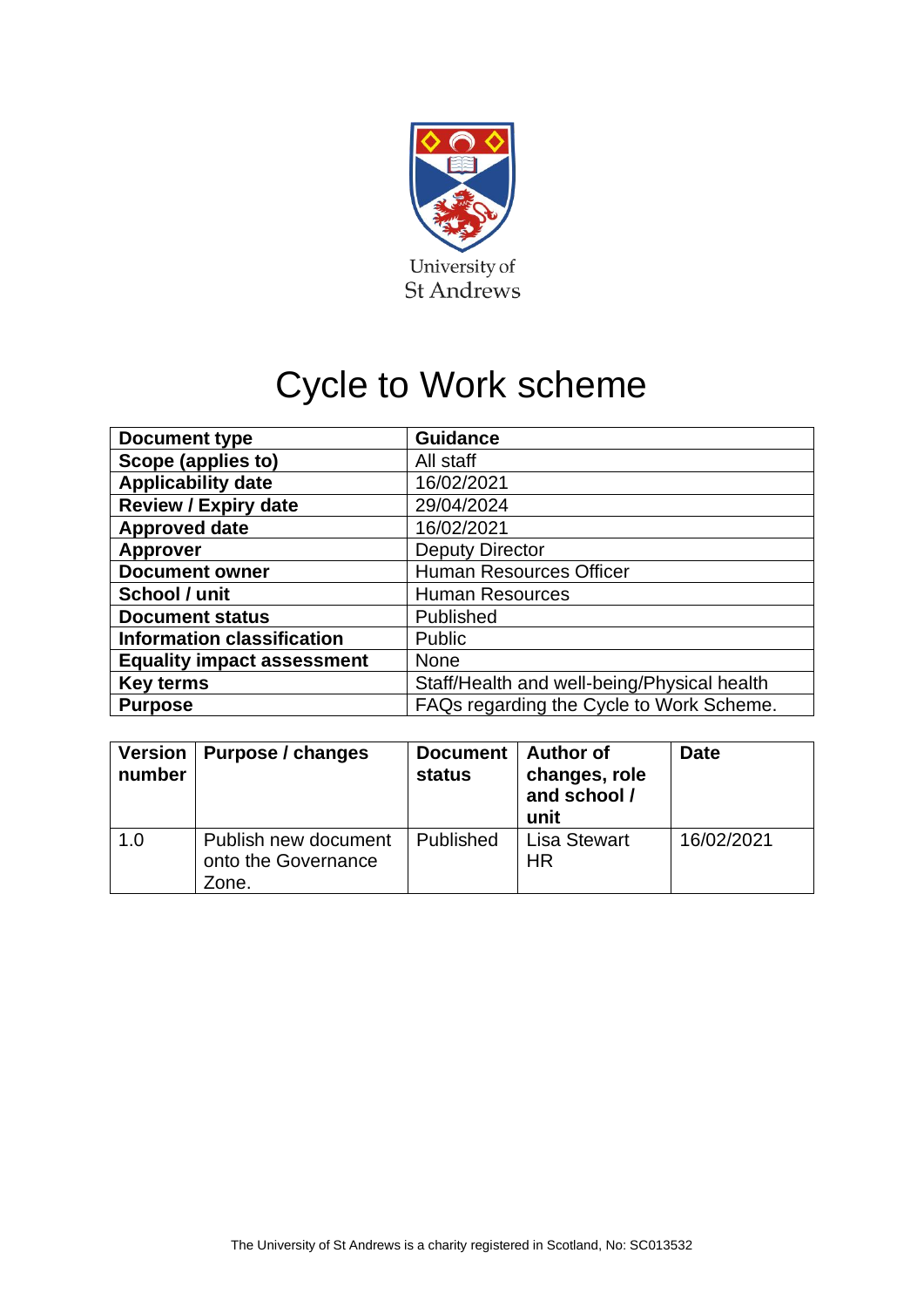## **Table of contents**

| 1. General           | 3              |
|----------------------|----------------|
| 2. Employee specific | $\overline{4}$ |
| 3. Useful contacts   | 6              |
| 4. Version control   | 6              |
|                      |                |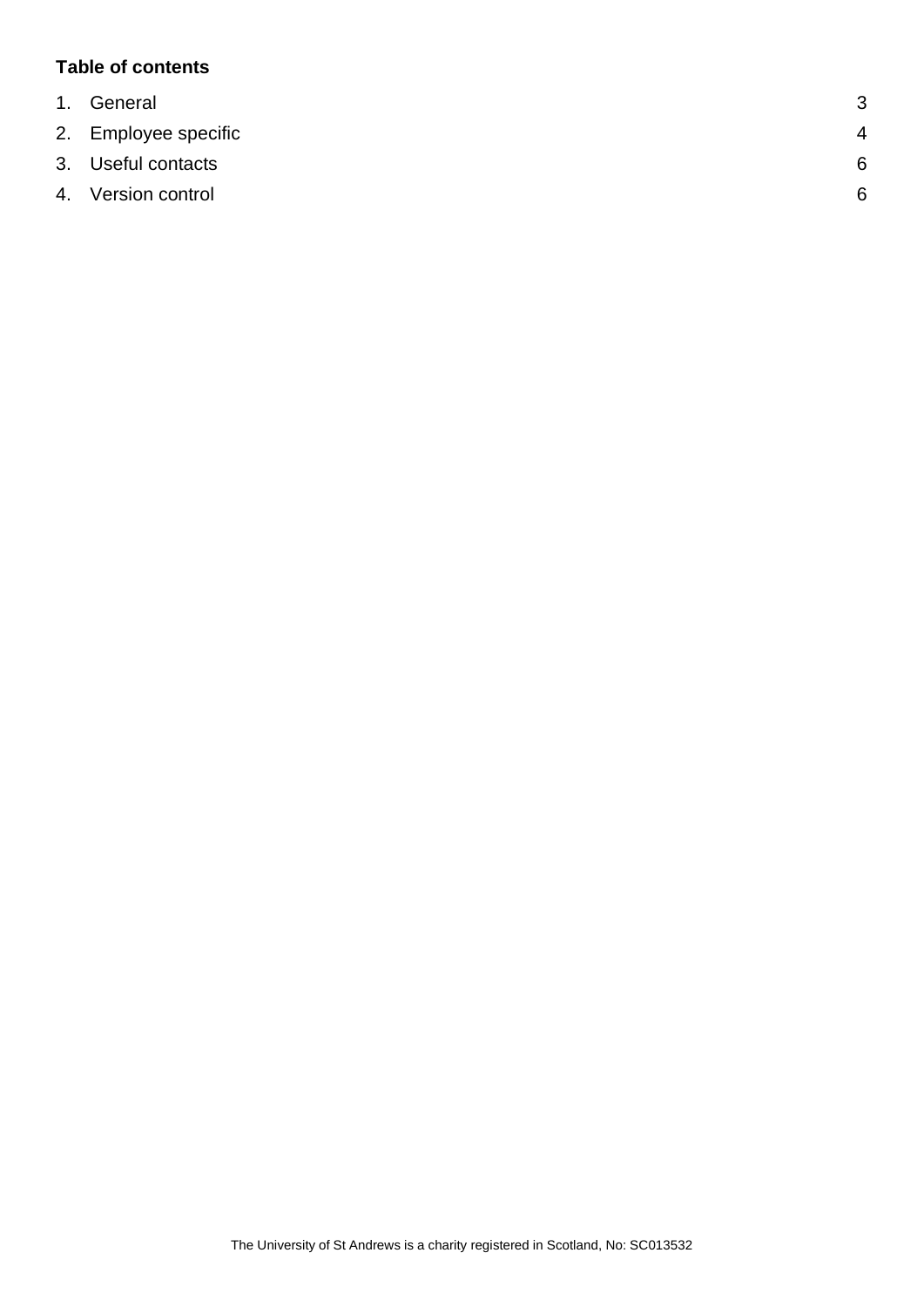## <span id="page-2-0"></span>**1. General**

# **What is the Cycle to Work Scheme (C2WS)?**

The C2WS was introduced by the UK Government with the aim of encouraging people to make healthier and more environmentally friendly life choices when traveling to their workplace. The scheme allows employees to hire bikes and relevant safety equipment as a tax-free benefit, also known as "salary sacrifice". Employees can choose to purchase a bike and relevant safety equipment (up to the value of £2,500) and spread the cost over monthly tax-free instalments. The monthly payments towards the hire of the bike will be taken from the employee's monthly salary.

## **Who is the cycle to work provider?**

The University of St Andrews has recently moved to a new provider, [Green Commute Initiative](https://www.greencommuteinitiative.uk/)  [\(GCI\).](https://www.greencommuteinitiative.uk/) Eligible employees can select bikes and safety equipment (such as helmets, lights, hivisibility garments and lock) from this provider.

## **Which bike shop can I buy a bike from?**

Look at [www.greencommuteinitiative.uk/gci-registered-bike-shops/](http://www.greencommuteinitiative.uk/gci-registered-bike-shops/) for a list.

## **My bike shop is not on the list, what do I do?**

Contact the bike shop and ask them to sign up to GCI, or fill in the form at <https://www.greencommuteinitiative.uk/contact/> requesting they contact the bike shop.

## **What is the maximum cost of a bike that an employee can hire?**

The Cycle to Work limit has been increased to £2,500 in recognition of the increasing cost of bikes and the rising popularity of electric and cargo bikes.

## **What is the duration of the hire agreement?**

Where the loan value is £1,000 or less, the hire agreement will be payable over 12-months. For loan values between £1,001 – £2,500, the employee can choose to extend the agreement to 24 months, should their contract duration allow.

## **Who is eligible for the scheme?**

All permanent and fixed-term employees (who have a12-months contract or greater) with the University are eligible for the scheme. Employees will not be eligible to participate in the scheme if it would mean that their earnings would fall below the National Minimum Wage or National Living Wage and/or are under 18 years of age. HR Salaries will review this during the approval process.

## **Do I own the bike during the hire agreement?**

No, this is a loan agreement. Green Commute Initiative will own the bike until they agree otherwise or until the end of the extended loan period (see question below). Further information on this can be found at [https://www.greencommuteinitiative.uk/faqs-2/.](https://www.greencommuteinitiative.uk/faqs-2/)

## **What happens at the end of the extended loan period?**

During the extended loan period the bike will depreciate in value until it becomes of no taxable value. After which point the bike's ownership can be transferred from GCI to the employee for £1. You can see more on the GCI website [https://www.greencommuteinitiative.uk/employees/.](https://www.greencommuteinitiative.uk/employees/)

## **How often does the bike have to be used for work?**

The scheme is strictly for the purchase of bikes which will be used for commuting at least 50% of the time. HMRC does not require a record of mileage/trips completed during the hire period. Employees can also choose to use the bike for leisure at weekends/holidays.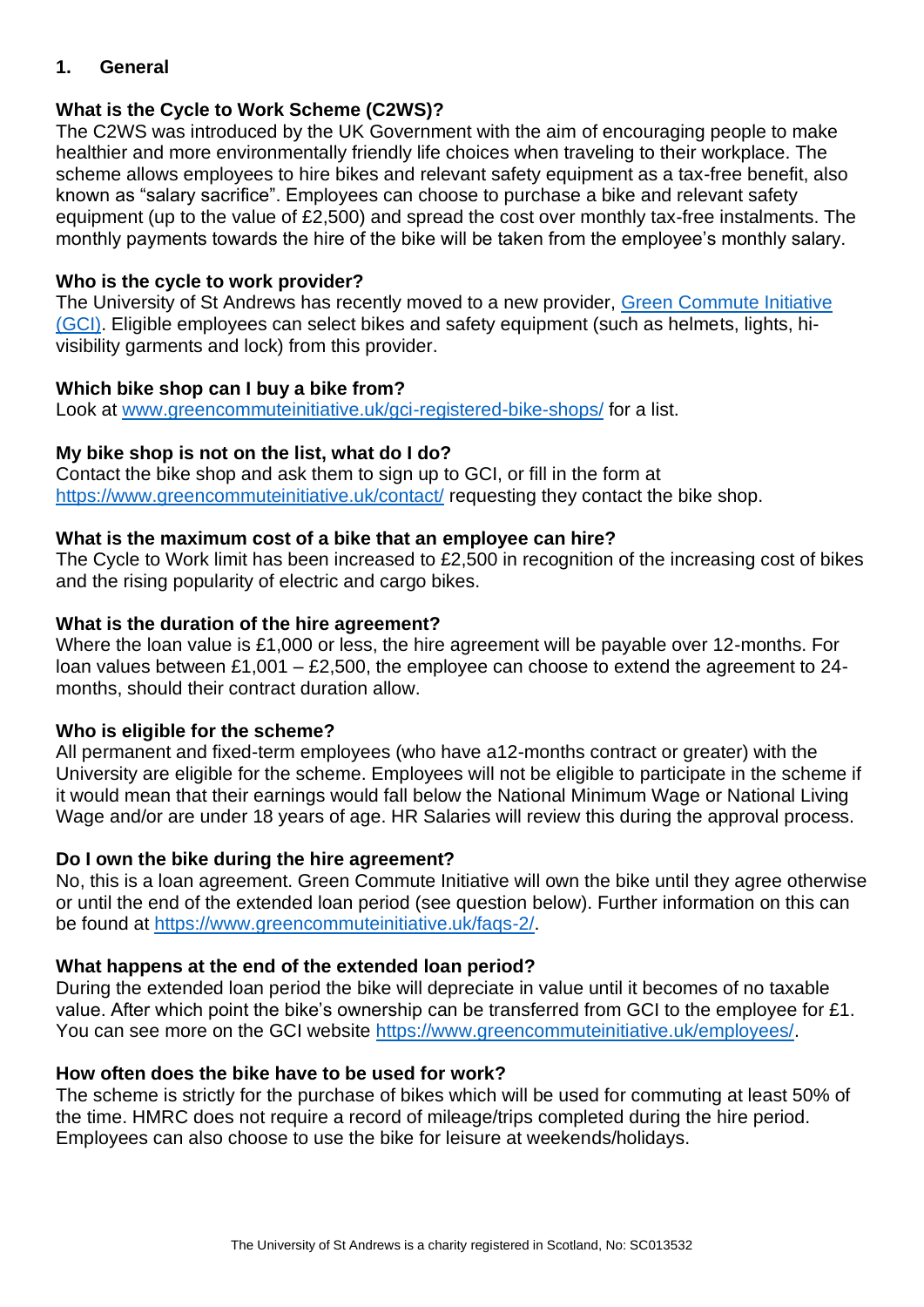## **Whose responsibility is it to insure the bike?**

It is the employee's responsibility to insure the bike and this will be a requirement as part of the hire agreement. Employees should advise their insurance company that they are hiring a bike as part of an employer scheme.

## **What happens if my bike is stolen?**

If your bike is stolen you must continue to repay the University for remaining cost of the bike. GCI will terminate the hire agreement and you won't owe GCI anything.

## **Who is responsible for maintaining the bike?**

It is the employee's responsibility to maintain the bike. The provider will be able to advise you on necessary servicing depending on the bike usage.

## **How many bikes can be purchased through the scheme?**

Employees can only enter into one agreement at a time.

## **Can a bike be purchased for a family member?**

Technically, no. The scheme is aimed at supporting staff commuting to work.

#### **How are savings made?**

Employees make savings because salary sacrifice reduces the gross pay. This, in turn, reduces the amount of income tax and National Insurance that employees pay each month. Savings are dependent on the employee's personal tax code (this is an estimated example based on Scottish tax brackets):

|                |                | <b>Certificate Value Savings</b> |         |
|----------------|----------------|----------------------------------|---------|
| Taxpayer Rate* | <b>Savings</b> | 1000.00                          | 2500.00 |
| <b>Starter</b> | 31%            | 310.00                           | 775.00  |
| <b>Basic</b>   | 32%            | 320.00                           | 800.00  |
| Intermediate   | 33%            | 330.00                           | 825.00  |
| <b>Higher</b>  | 43%            | 430.00                           | 1075.00 |
| Top            | 48%            | 480.00                           | 1200.00 |

\*[Rates and thresholds for employers 2020 to 2021 -](https://www.gov.uk/guidance/rates-and-thresholds-for-employers-2020-to-2021) GOV.UK (www.gov.uk)

## **What if something goes wrong with the bike (or safety equipment) during the hire period?**

All the bikes GCI hires come with a 12-month warranty provided by the bike shop to cover any faults that may develop. Any concerns regarding the equipment or bike within this period should be addressed to the local bike shop initially where you bought the bike from. However, you are responsible for any repairs required that are not covered under or beyond the warranty.

## <span id="page-3-0"></span>**2. Employee specific**

## **How do I apply for the scheme?**

This is a salary sacrifice scheme which provides an Income Tax and National Insurance efficient way to pay towards the hire of a bike (and associated safety equipment) up to the value of £2,500 for up to 24 months. You sacrifice part of your annual salary to cover the hire of a bicycle (and associated safety equipment) for the agreed term.

1. Go to your local bike shop and find a bike (and safety equipment) you would like to buy - look at [www.greencommuteinitiative.uk/gci-registered-bike-shops/](http://www.greencommuteinitiative.uk/gci-registered-bike-shops/) for a list of shops currently registered.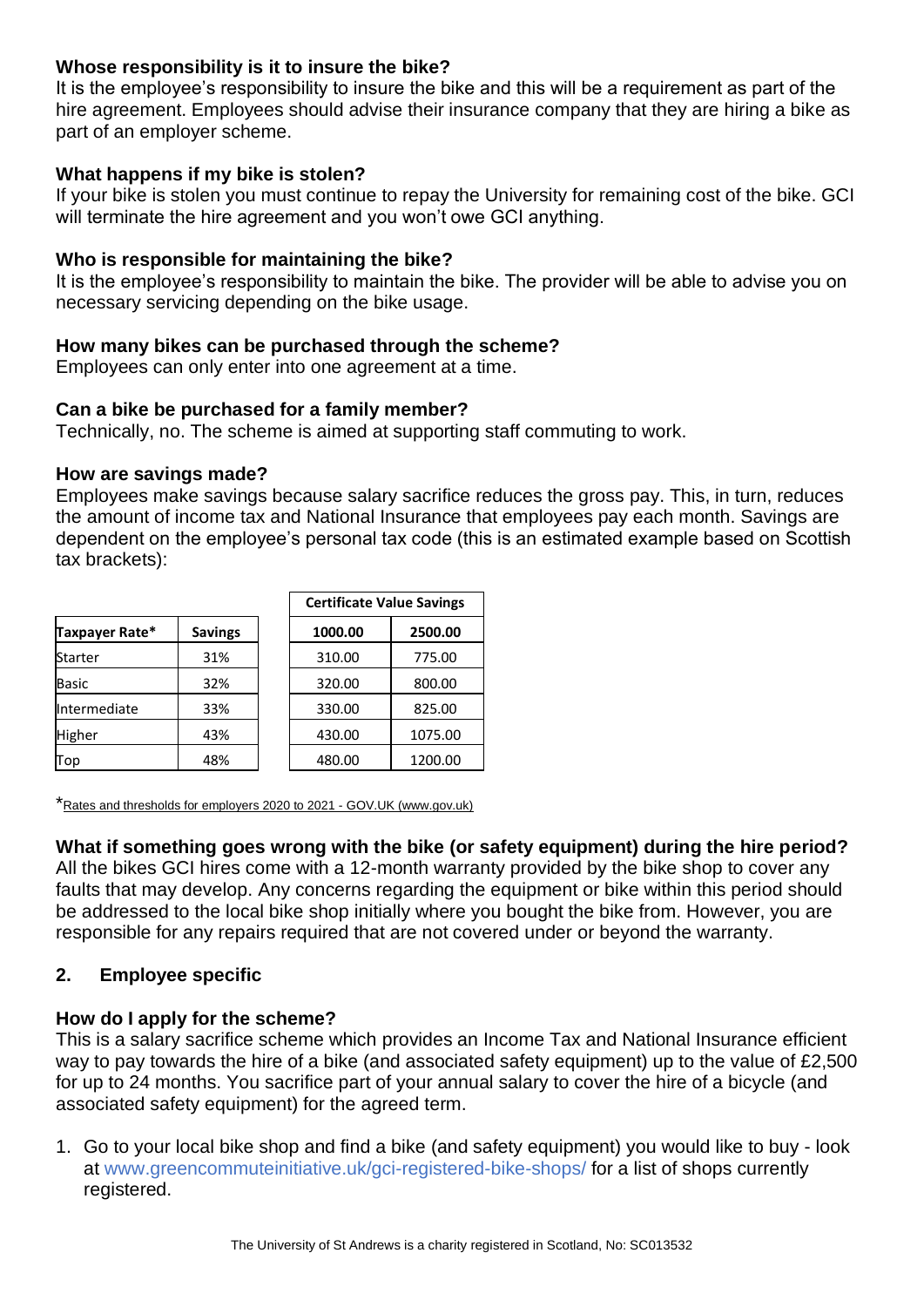- 2. Email Monthly NS [monthly-ns@st-andrews.ac.uk](mailto:monthly-ns@st-andrews.ac.uk) with "Cycle to Work Eligibility Check" in the subject line. Put in it your staff ID (the number on your ID card), the total amount you want to spend on a bike & equipment and duration of repayment (see FAQ above).
- 3. HR Salaries will receive notification of the application and will check your eligibility.
- 4. Once approval has been made, HR salaries will confirm eligibility and provide you with an employer code to purchase the items.
- 5. Login to the [scheme,](http://www.greencommuteinitiative.uk/quote/) enter the code and submit details of your bike request and select the shop you want to purchase from.
- 6. Once approved, GCI will send you the Hire Agreement for electronic signature via E-Sign.
- 7. GCI will email you a voucher that should be presented to the bike shop to collect your purchases.

For further information see the GCI **[https://www.greencommuteinitiative.uk/a-step-by-step](https://www.greencommuteinitiative.uk/a-step-by-step-guide-to-gci/)[guide-to-gci/](https://www.greencommuteinitiative.uk/a-step-by-step-guide-to-gci/)**

# **What if I leave the University before the end of the hire agreement?**

If you leave the University before the end of the lease, any outstanding balance would be immediately repayable by you and deducted as a lump sum from your final payment (wherever this is possible). Alongside the normal monthly reduction, the remaining balance will be recovered from your net pay - if your final salary payment does not cover the outstanding balance, HR Salaries will confirm to you the outstanding balance and set out in writing an agreed date for you to repay the final balance to the University. This is one of the terms and conditions agreed to on entering the Hire Agreement.

## **What happens if I change my mind after joining the scheme?**

Under the terms of the scheme it is not possible for you to cancel your hire. You are therefore committed to Cycle to Work for the duration of the hire period. If your employment is terminated or you leave the University during the hire period, you will still be liable to complete payments identified in the agreement. This means that you must ensure that you make the right decision, based on your circumstances, prior to entering the scheme.

## **What happens if I go on authorised absence from work such as maternity leave?**

The salary sacrifice will remain in place during authorised absence from work unless the monthly hire agreement payments cause your salary to fall below the NMW/NLW or you are in receipt of statutory pay only. If this is the case, the payments will be suspended, and your hire agreement will be extended upon your return by the number of months equal to the period that the payments were suspended.

## **What happens when my hire agreement / payment plan has finished?**

The Hire Agreement is for an initial 90 days after which we will then provide you with the option to extend this for a further 5 years and 9 months all free of charge. *Why 5 years and 9 months?* Well HMRC deem that the bike has a Fair Market Value up until 6 years old (on bikes over £500). By not owning the bike, GCI ensures that no Tax and NI will be charged to you. At the end of the 6 years (initial hire and extended loan period) we provide you with the option to buy the bike for £1.

There are other options and you can contact GCI at any stage to understand what these are and how you can take advantage of them e.g. buying the bike at any stage following the 90-day Hire Period.

Should you require any further information on this please contact [cycletowork@st-andrews.ac.uk](mailto:cycletowork@st-andrews.ac.uk).